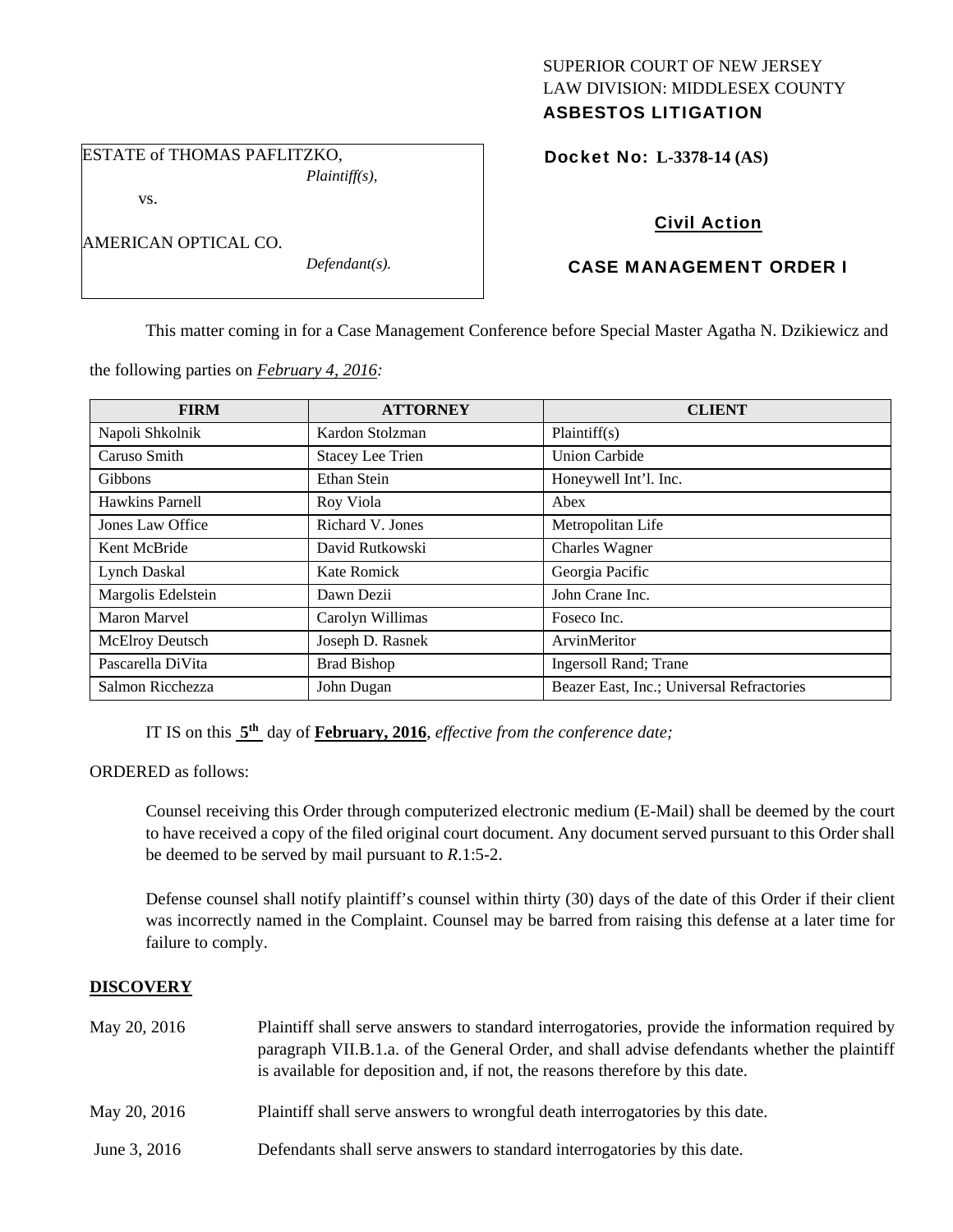| July 1, 2016      | Plaintiff shall propound supplemental interrogatories and document requests by this date.                                                                                                                   |
|-------------------|-------------------------------------------------------------------------------------------------------------------------------------------------------------------------------------------------------------|
| August 1, 2016    | Defendants shall serve answers to supplemental interrogatories and document requests by this<br>date.                                                                                                       |
| July 1, 2016      | Defendants shall propound supplemental interrogatories and document requests by this date.                                                                                                                  |
| August 1, 2016    | Plaintiff shall serve answers to supplemental interrogatories and document requests by this<br>date.                                                                                                        |
| October 31, 2016  | Fact discovery, including depositions, shall be completed by this date. Plaintiff's counsel shall<br>contact the Special Master within one week of this deadline if all fact discovery is not<br>completed. |
| November 30, 2016 | Depositions of corporate representatives shall be completed by this date.                                                                                                                                   |

### **EARLY SETTLEMENT**

December 16, 2016 Settlement demands shall be served on all counsel and the Special Master by this date.

## **SUMMARY JUDGMENT MOTION PRACTICE**

| December 16, 2016  | Plaintiff's counsel shall advise, in writing, of intent not to oppose motions by this date. |
|--------------------|---------------------------------------------------------------------------------------------|
| January 6, $2017$  | Summary judgment motions shall be filed no later than this date.                            |
| February 3, $2017$ | Last return date for summary judgment motions.                                              |

#### **MEDICAL DEFENSE**

- May 20, 2016 Plaintiff shall serve executed medical authorizations (along with answers to interrogatories) by this date.
- May 20, 2016 Plaintiff shall serve a diagnostic medical report and any medical records in plaintiff's possession by this date.
- November 30, 2016 Plaintiff shall serve medical expert reports by this date.
- November 30, 2016 Upon request by defense counsel, plaintiff is to arrange for the transfer of pathology specimens and x-rays, if any, by this date.
- March 17, 2017 Defendants shall identify its medical experts and serve medical reports, if any, by this date. **In addition, defendants shall notify plaintiff's counsel (as well as all counsel of record) of a joinder in an expert medical defense by this date.**

### **LIABILITY EXPERT REPORTS**

| January 27, 2017 | Plaintiff shall identify its liability experts and serve liability expert reports or a certified expert<br>statement by this date or waive any opportunity to rely on liability expert testimony. |
|------------------|---------------------------------------------------------------------------------------------------------------------------------------------------------------------------------------------------|
| March 17, 2017   | Defendants shall identify its liability experts and serve liability expert reports, if any, by this<br>date or waive any opportunity to rely on liability expert testimony.                       |